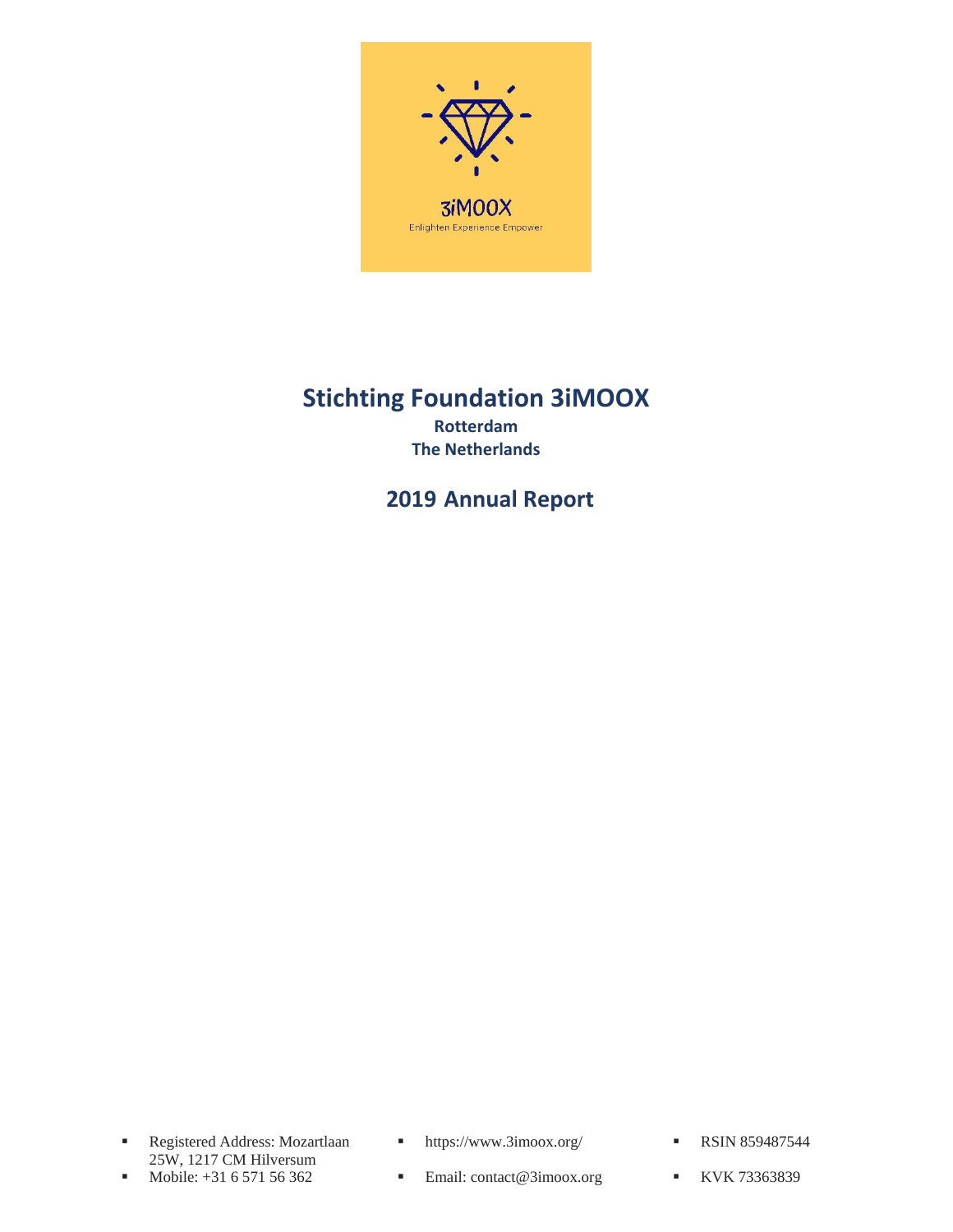

# Table of Contents

| 1. |     |  |
|----|-----|--|
|    | 1.1 |  |
|    | 1.2 |  |
|    | 1.3 |  |
|    | 1.4 |  |
|    | 1.5 |  |
|    | 1.6 |  |
|    | 1.7 |  |
| 2. |     |  |
|    | 2.1 |  |
|    | 2.2 |  |
|    | 2.3 |  |
|    | 2.4 |  |
|    | 2.5 |  |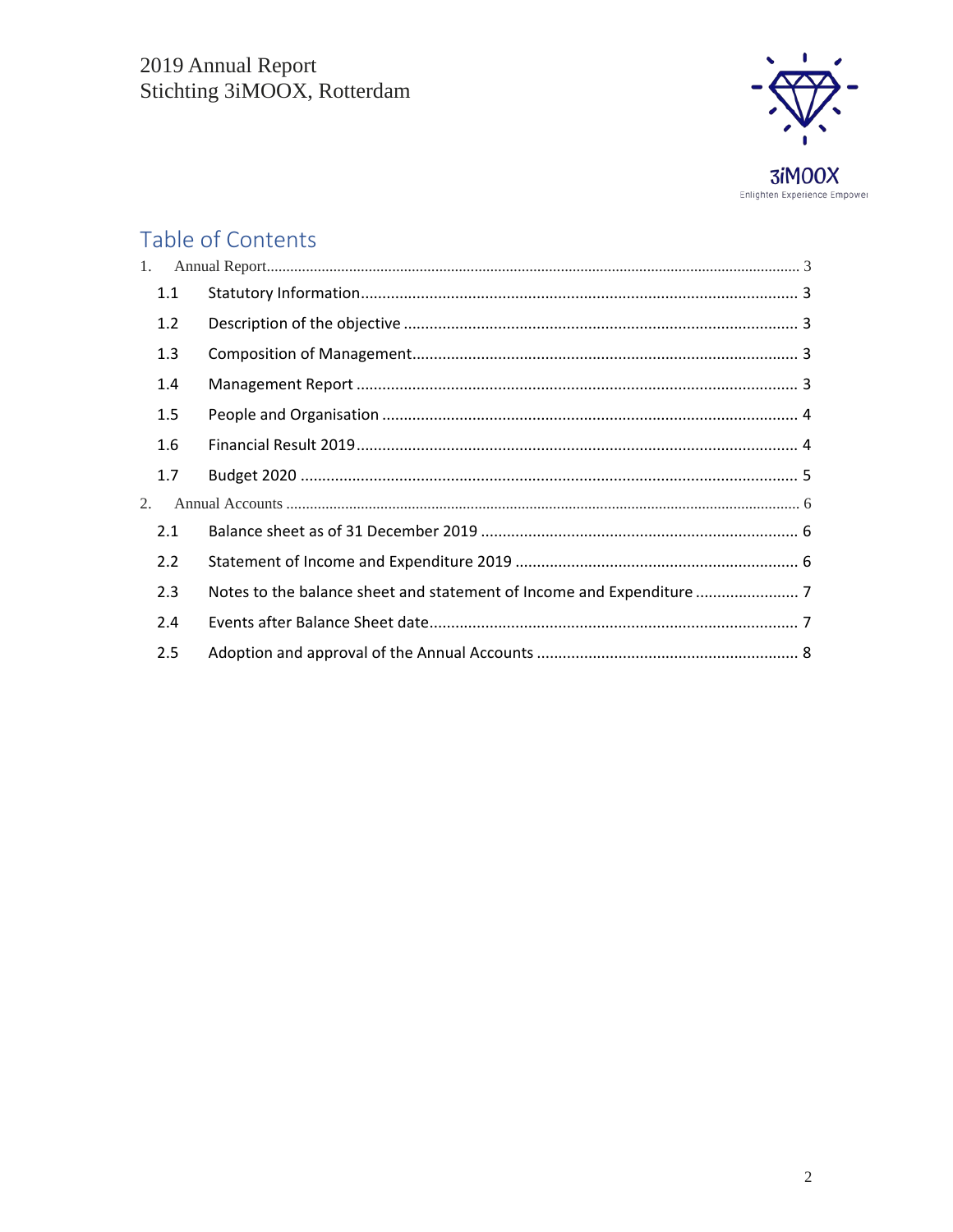

## <span id="page-2-0"></span>1. Annual Report

## <span id="page-2-1"></span>1.1 Statutory Information

Stichting Foundation 3iMOOX.org was registered at the Chamber of Commerce in Rotterdam, the Netherlands on the 17<sup>th</sup> December 2018 with number 73363839.

### <span id="page-2-2"></span>1.2 Description of the objective

The objective as described in the constitution is to serve the public good and to promote the health and wellbeing of the general public by offering people courses on meditation and other self-development topics and by promoting education in spiritual and moral understanding, principles and values.

### <span id="page-2-3"></span>1.3 Composition of Management

#### **Board**

| <b>Name</b>         | <b>Role</b>              | Date appointment |
|---------------------|--------------------------|------------------|
| Ms Cherie Chin-A-Fo | Chairperson              | 12 December 2018 |
| Mr Sreekanth Beeram | Treasurer                | 12 December 2018 |
| Ms Sonal Shah       | <b>Company Secretary</b> | 12 December 2018 |
| Mr Arnoud van Rens  | <b>Board Member</b>      | 28 April 2019    |

#### <span id="page-2-4"></span>1.4 Management Report

In January 2019, we signed a MOA with The Brahma Kumaris Australia. During the year, we focused on the improvement of existing MOOCs, research in best practice in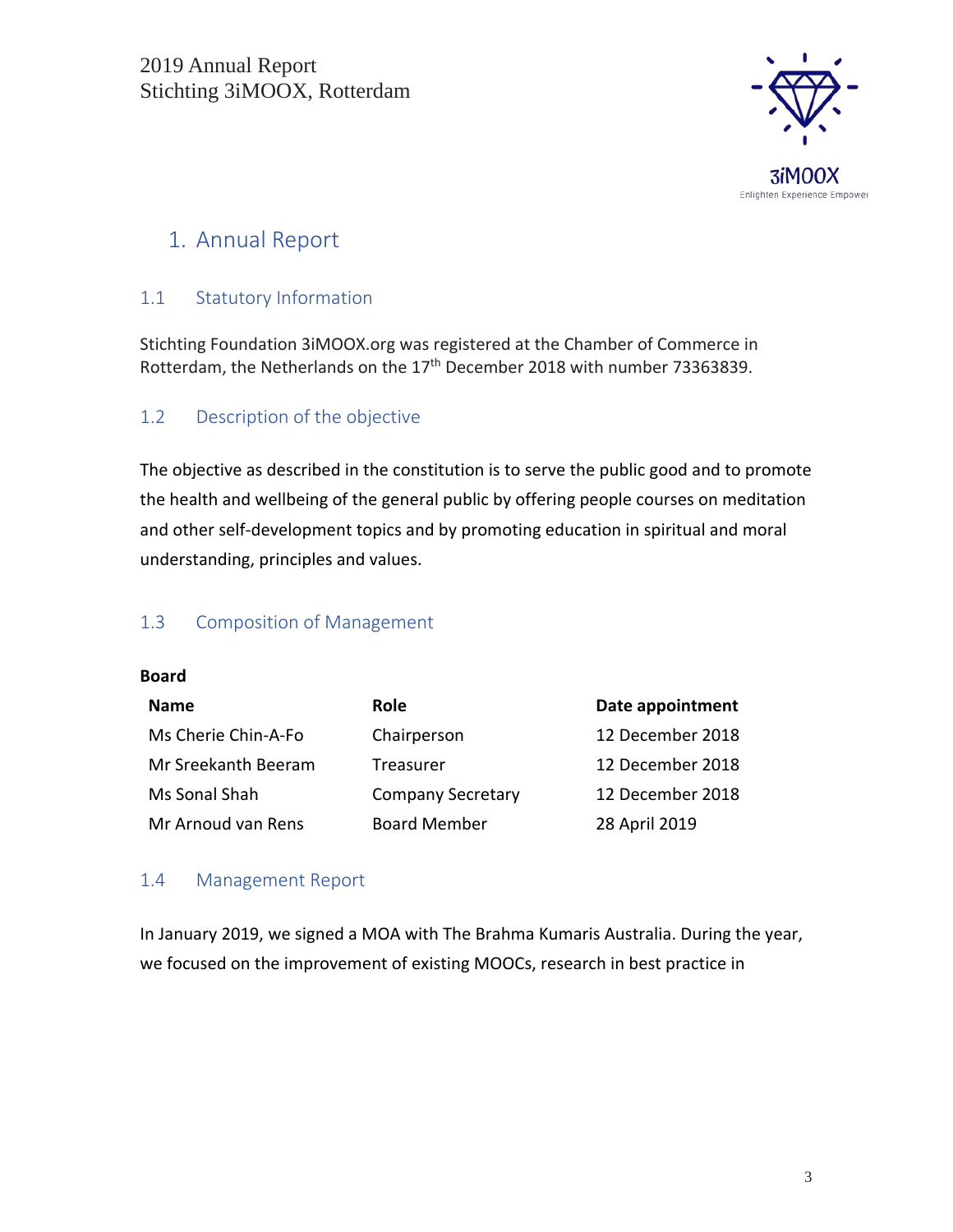

Teaching and Learning and on the design of a new Mastery Learning System for the Brahma Kumaris.

During 2019, 400 participants from +/-20 countries took part in the MOOCs and we doubled our Facebook Post Reach to 132K on average in the last quarter of 2019.

Our focus in 2020 will be to continue to work on an improved curriculum and subsequent design and development of courses that allow the learners to build knowledge, skills and dispositions that are relevant in our modern world.

## <span id="page-3-0"></span>1.5 People and Organisation

3iMOOX has no employees and the Board does not receive salaries. To date, all activities including the creation of videos, marketing and moderation of the discussion forums have been undertaken by volunteers who are seasoned meditators and highly experienced meditation instructors.

## <span id="page-3-1"></span>1.6 Financial Result 2019

The financial result for 2019 is nil. All costs incurred to develop the MOOCs, all costs have been covered by donations from members of the Board and volunteers. Due to the number of participants during the year, the open-edx platform on which the MOOCs run is free of charge.

In the future, when all required processes are in place, we will allow participants and other people to contribute to our cause through monetary donations.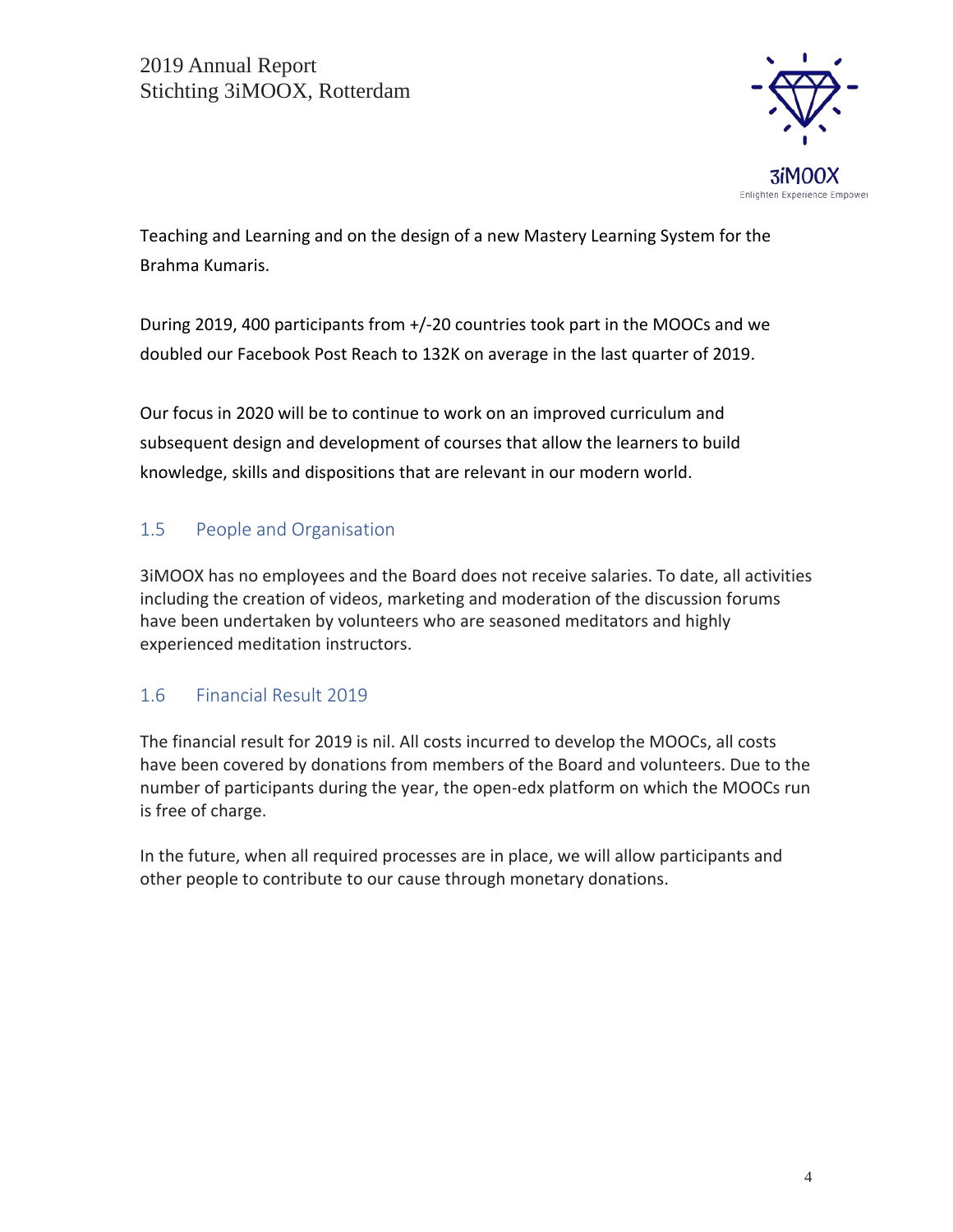

## <span id="page-4-0"></span>1.7 Budget 2020

| The budget for 2020 is as follows: |       |       |  |
|------------------------------------|-------|-------|--|
| <b>INCOME</b>                      | €'000 | €'000 |  |
| Grants                             | 62.5  |       |  |
| Donations                          | 28.4  |       |  |
| Total Income                       |       | 90.9  |  |
| COST                               |       |       |  |
| Office costs                       | 3.9   |       |  |
| Marketing                          | 62.5  |       |  |
| MOOC Activities                    | 24.5  |       |  |
| <b>Total Costs</b>                 |       | 90.9  |  |
| Budget result 2019                 |       |       |  |

February 2020, London Cherie Chin-A-Fo, Chairperson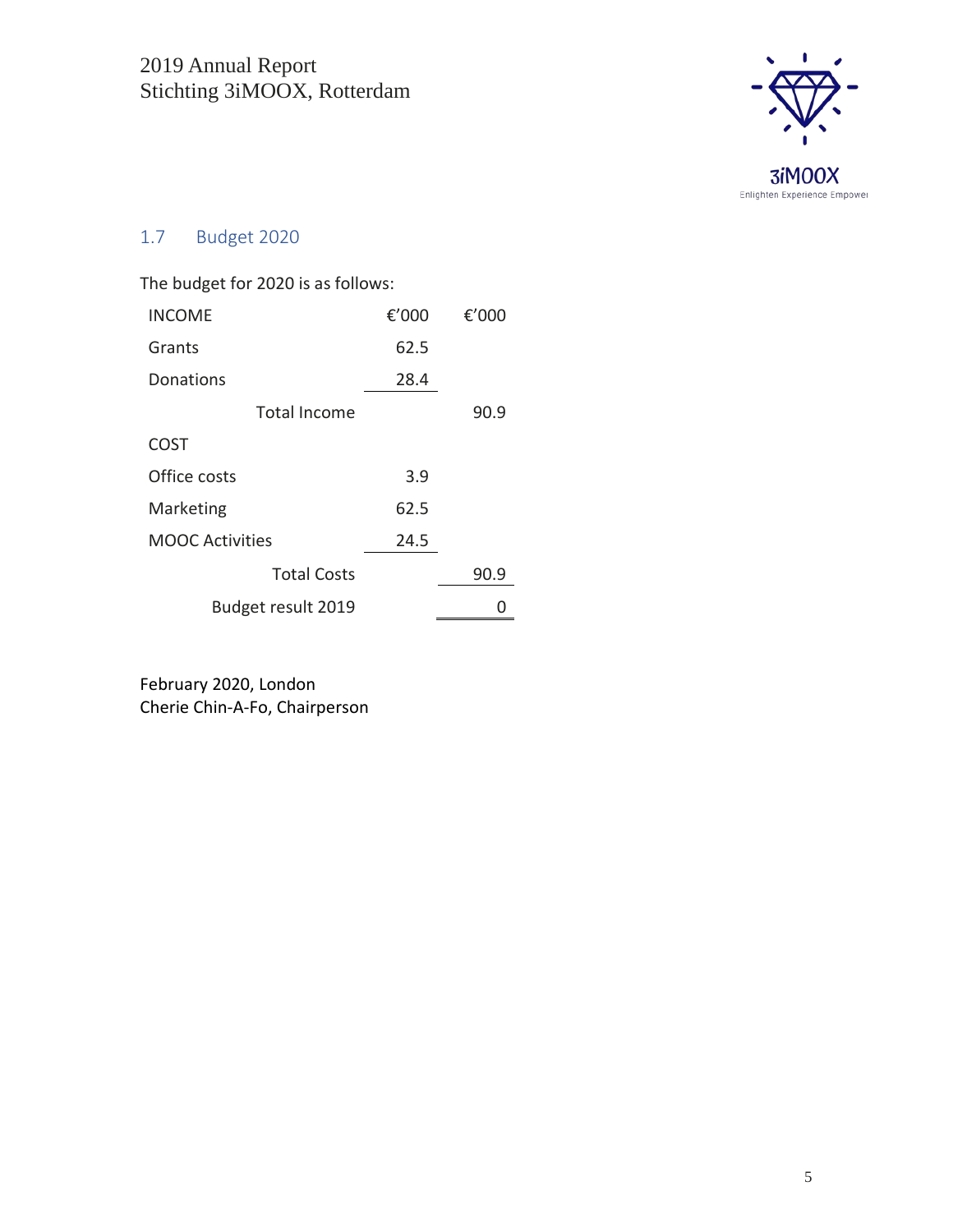

## <span id="page-5-0"></span>2. Annual Accounts

### <span id="page-5-1"></span>2.1 Balance sheet as of 31 December 2019 Amounts in Euro's

| <b>Assets</b>                |    | <b>Equity and Liabilities</b> |    |
|------------------------------|----|-------------------------------|----|
| <b>Shortterm Receivables</b> |    | Reserves                      |    |
| <b>Bank</b>                  | €0 | Result for the year           | €0 |
|                              | €0 |                               | €0 |

## <span id="page-5-2"></span>2.2 Statement of Income and Expenditure 2019

Amounts in Euro's

| Income                    | 2019    | 2018   |
|---------------------------|---------|--------|
| Donations                 | €12,797 | €2,723 |
| <b>Total Income</b>       | €12,797 | €2,723 |
|                           |         |        |
| Cost                      |         |        |
| Legal costs               | €0      | €559   |
| Administration            | €2,663  | €403   |
| Marketing                 | €0      | €949   |
| R&D                       | €10,134 | €812   |
| <b>Total Costs</b>        | €12,797 | €2,723 |
|                           |         |        |
| <b>Operational result</b> | ω       | Λ      |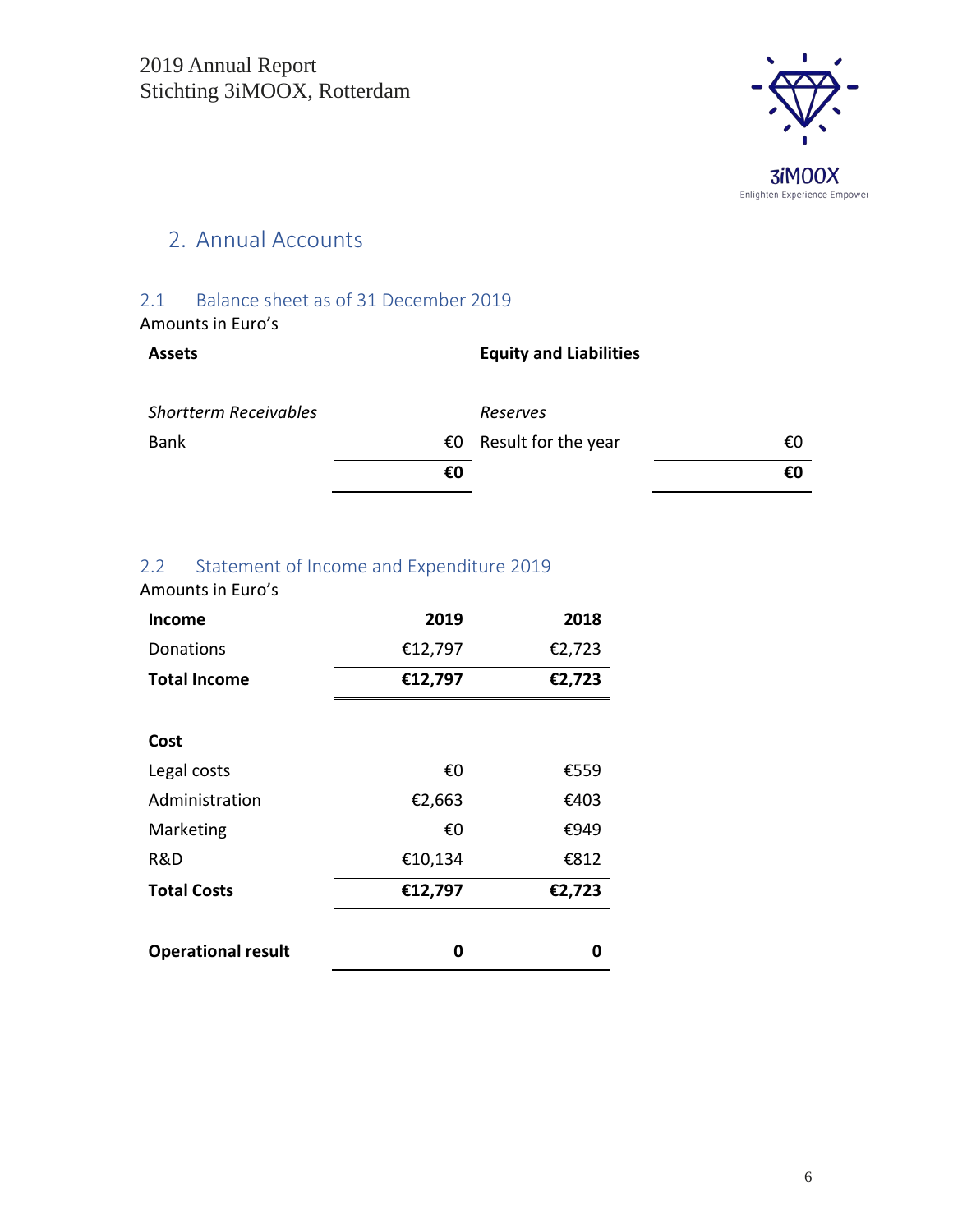

### <span id="page-6-0"></span>2.3 Notes to the balance sheet and statement of Income and Expenditure

#### **General**

3iMOOX designs, develops and provides Massive Open Online Courses (MOOCs) on the subject of Meditation and related topics. These Online Courses allow participants to study whenever, wherever, from anywhere in the world and at the learner's own pace. Participants have that flexibility and still benefit from the experience of other learners, with the guidance of the best and most experienced teachers in the world.

General principles applied to the preparation of the annual accounts The annual accounts have been prepared according to the Guidelines for Annual Reporting, specifically RJk C2 applicable to small fundraising organisations.

Historical costs are used in the valuation of assets and liabilites and the result of the year. Unless stated otherwise, assets and liabilities are recognized at nominal value.

Income and expenses are allocated to the year to which they relate. Profits are only included insofar as they have been realized on the balance sheet date. Obligations and possible losses that originate before the end of the year under review are taken into account if they have become known before the preparation of the annual accounts.

## <span id="page-6-1"></span>2.4 Events after Balance Sheet date

After the balance sheet date, no events have occurred that affect the image of these Financial Statements.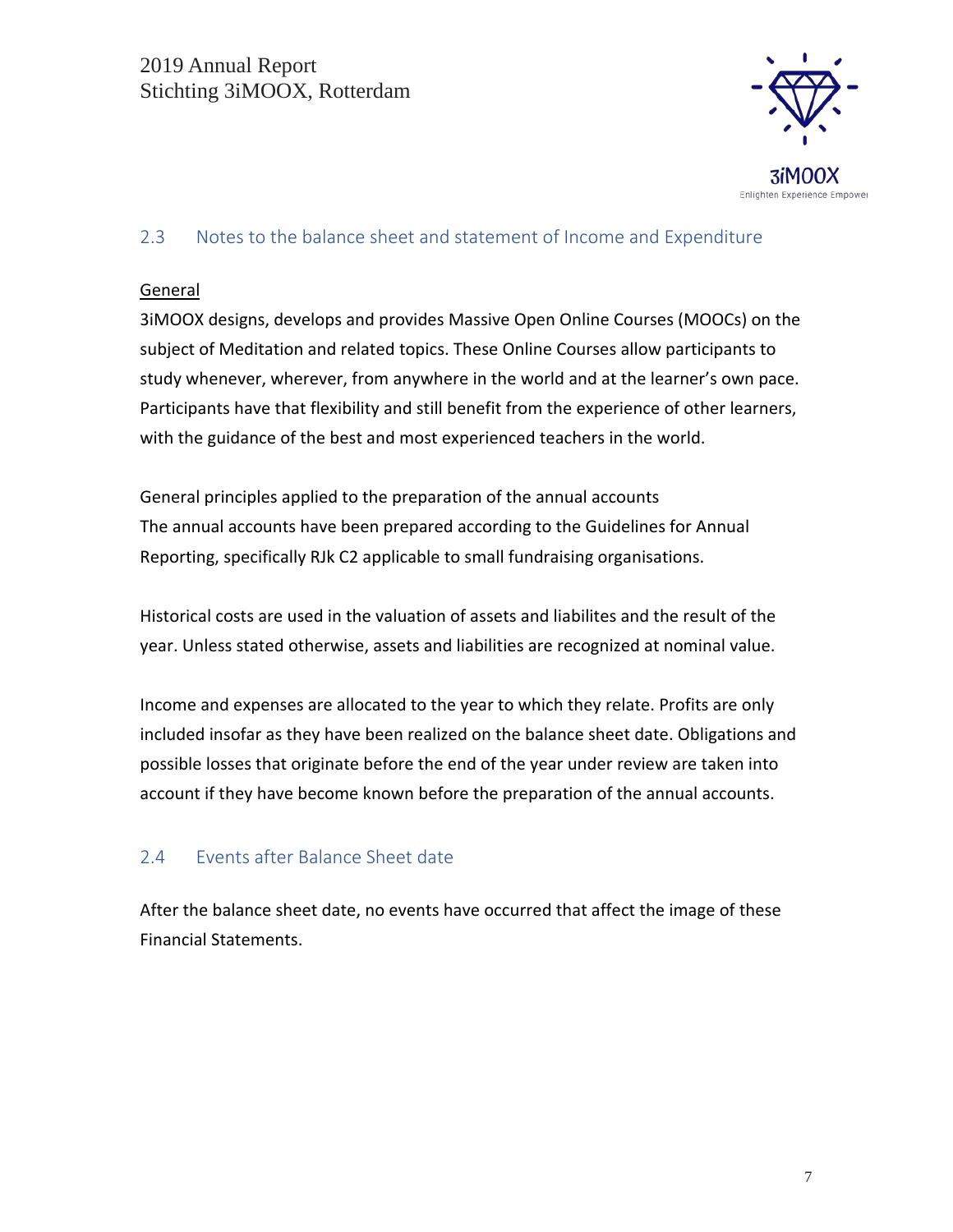

## <span id="page-7-0"></span>2.5 Adoption and approval of the Annual Accounts

The Board

| <b>Name</b>         | Signature | <b>Place and date</b>  |
|---------------------|-----------|------------------------|
| Ms Cherie Chin-A-Fo | J.        | London, 10 May 2020    |
| Mr Sreekanth Beeran |           | Hyderabad, 10 May 2020 |
| Ms Sonal Shah       | Wargah    | Nairobi, 10 May 2020   |

Mr Arnoud van Rens  $\frac{1}{1}$